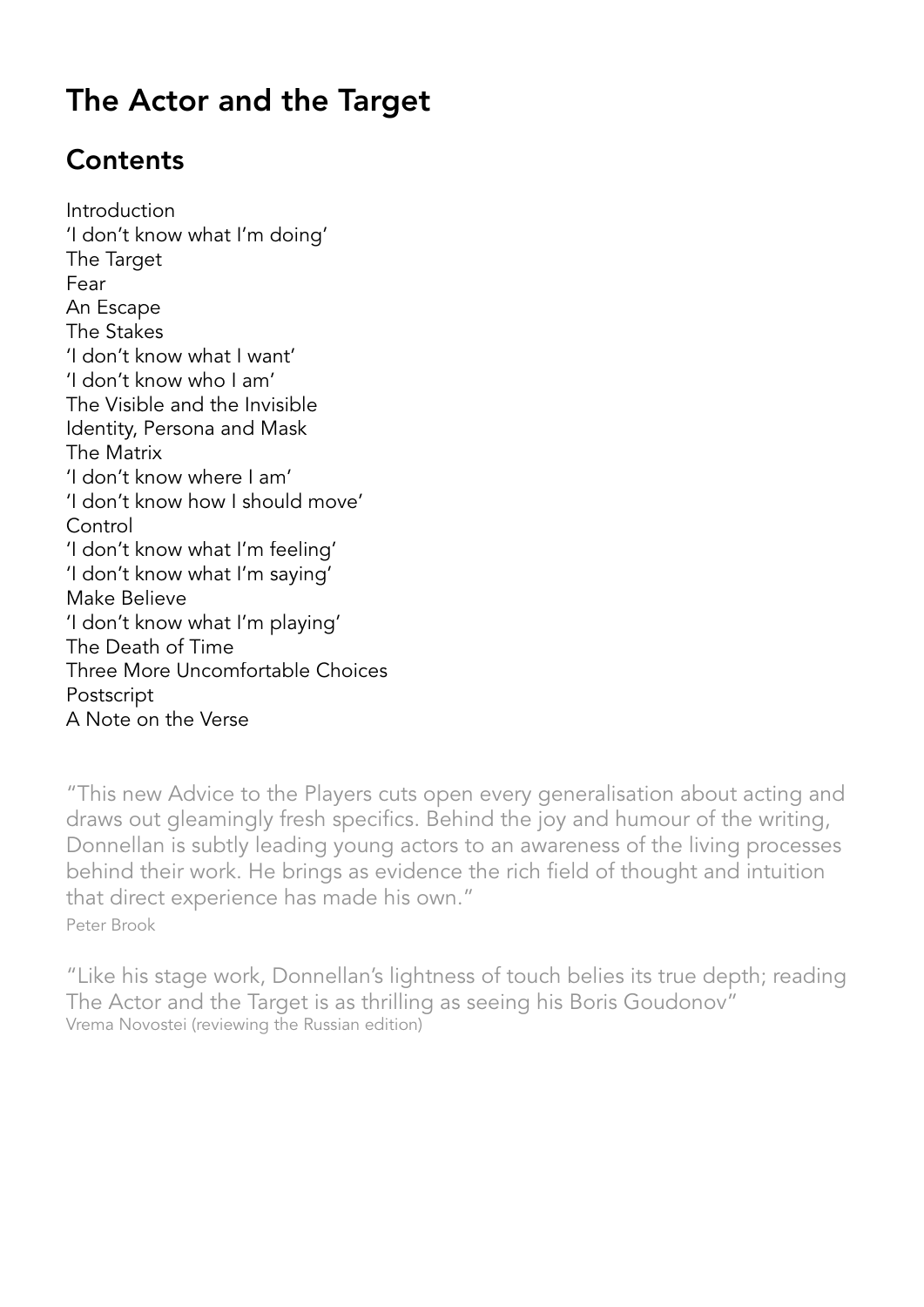### Introduction

Acting is a mystery, and so is theatre. We assemble in a space and divide into two parts, one of which enacts stories for the remainder. We know of no society where these rituals never happen, and in many cultures these events are at the very centre of that society. There is a persistent need to witness acted-out representations, from television soap opera to Greek Tragedy.

A theatre is not only a literal space, but also a place where we dream together; not merely a building, but a space that is both imaginative and collective. Theatre provides a safe frame within which we can explore dangerous extremities in the comfort of fantasy and the reassurance of a group. If every auditorium were razed to the ground, theatre would still survive, because the hunger in each of us to act, and to be acted to, is inbred. We direct, perform and witness performances to communicate with ourselves as we sleep; theatre cannot die before the last dream has been dreamt.

I am therefore I act'

We live by acting roles, be it father, mother, teacher or friend. We construct our sense of self by playing roles we see our parents play and develop our identities further by copying characters we see played by elder brothers, sisters, friends, rivals, teachers, enemies or heroes.

A baby is born not only with an expectation of 'mother' and 'language', but also with an anticipation of 'acting'; the child is genetically prepared to copy behaviours that it will witness. The first theatrical performance a baby enjoys is when its mother acts out appearing and disappearing behind a pillow. 'Now you see me; now you don't!' The baby gurgles away, learning that this most tragic event, separation from the mother, might be prepared for and dealt with comically, theatrically. The baby learns to laugh at a potentially appalling separation, because this time, it isn't real. Mummy reappears and laughs — this time, at least. After a while the child will learn to be the performer, with the parent as audience, playing peek-a-boo behind the sofa; and eventually the game will evolve into the more sophisticated 'hide and seek', with multiple performers, and even a winner. Eating, walking, talking, all are developed by copying and applause. Whatever human instinct is latent, it only reaches virtuosity after acute observation, repetition and performance. You cannot teach children how to act out situations, precisely because they already do — they wouldn't be human if they didn't. 'I copy my father eating his toast. I copy my mother reading the paper.' Acting is a reflex, a mechanism for development and survival. This primitive instinct to act is the basis of what is meant by 'acting' in this book. It isn't 'second nature', it is 'first nature' and so cannot be taught like chemistry or scuba diving. So, if acting in itself cannot be taught, how can we develop or train our ability to act?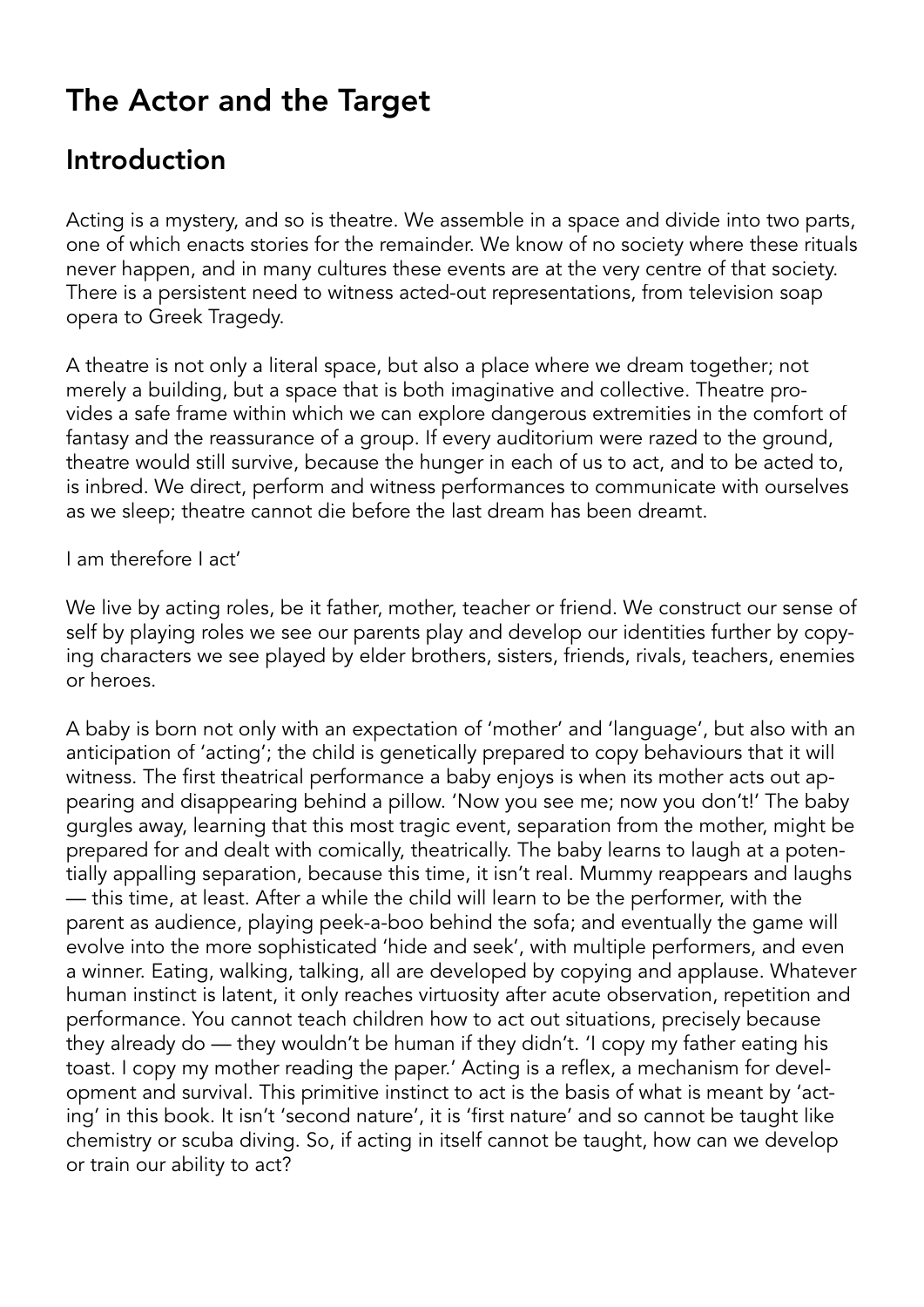### Introduction

#### Attention

Our quality of acting develops and trains itself when we simply pay it attention. All we can be 'taught' about acting are double negatives. We can be taught how not to block our natural instinct to act, just as we can be taught how not to block our natural instinct to breathe. Of course we can learn a multitude of stylised developments of our natural reflexes. The Noh actor in Japan may take decades to perfect a single gesture, as the ballerina will sweat years developing feats of muscular control. But all the Noh master's virtuosity will go for little if his ornate technique reveals nothing but ornate technique. This highly controlled art must appear, in some way, spontaneous. Those who appreciate this specialised form can discern the flicker of alertness that quickens each ancient gesture. The difference in quality between one performance and another is not in technique alone, but in the surge of life that makes that technique seem invisible. The years of training must seem to evaporate in the heat of life; truly great technique has the generosity to vanish and take no credit. We can neither define nor control this spark that eclipses the structure of past procedure. But we know that the word cannot live without human breath.

Even the most stylised art is about life, and the more life there is present in a work of art, the greater the quality of that art. Life is mysterious and transcends logic, so the living thing cannot be analysed, taught or learned. But those things that apparently cut out life, or seem to conceal or block it, are not nearly so mysterious as they pretend. These 'things' are often bound by logic and can be analysed, learned and unlearned. The doctor may explain why the patient is dead, but never why the patient is alive.

Therefore this is not a book about how to act; this is a book that may help when you feel blocked in your acting.

#### A proviso

It is not easy to write about acting. Acting is an art, and art reveals the uniqueness of things. Talking about acting is therefore hard, because 'talking about' tends to make us generalise and generalisation conceals the uniqueness of things. All block, which we will discuss later, is both cause and result of generalisation. So writing about block is doubly dangerous. First we have to imagine a problem, and then struggle to suggest solutions for this vagueness that are as specific as possible — for you can never be too specific. These generalisations may not be true, but they have proved useful.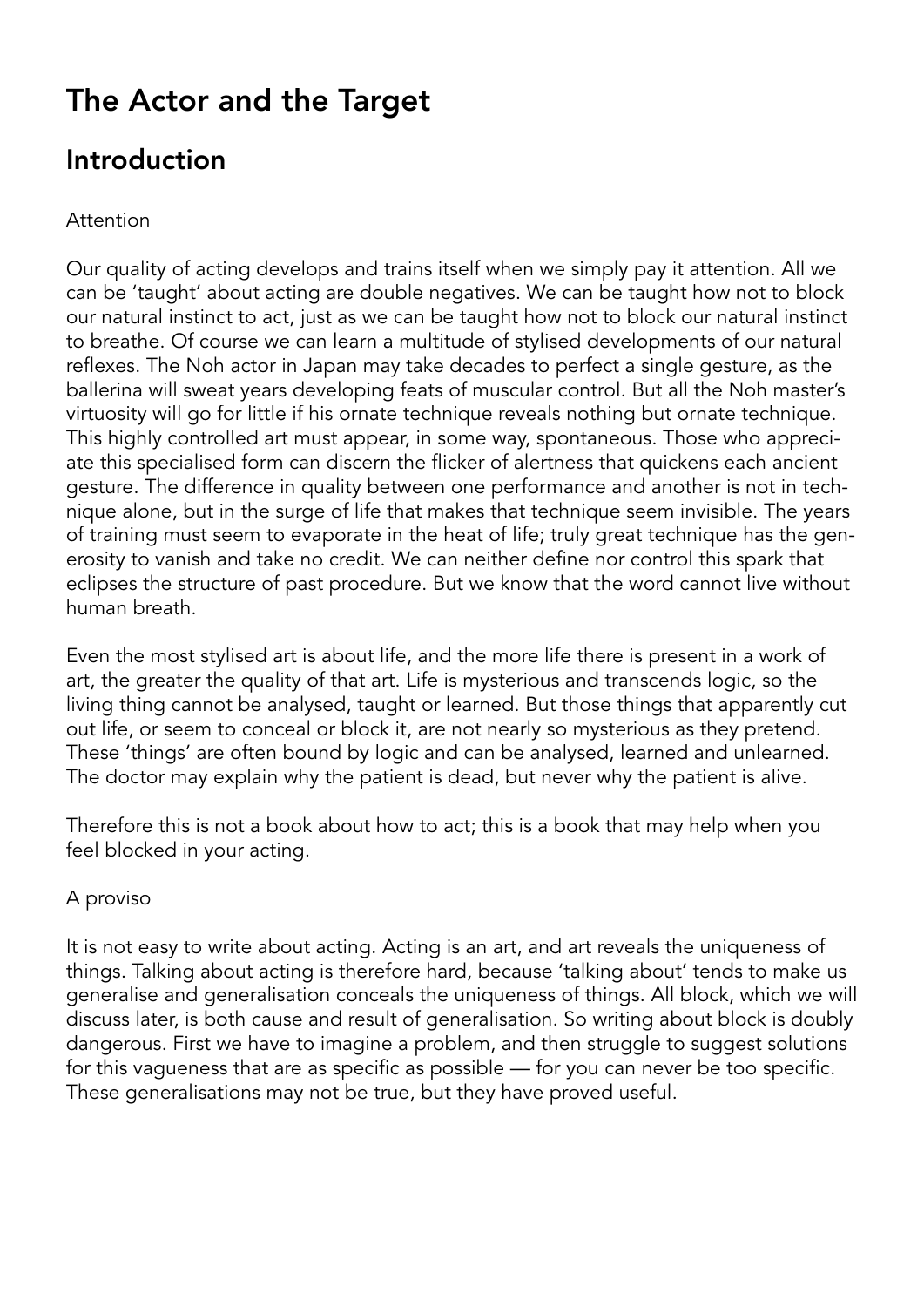### Introduction

### Acting and lying

There is a problem with vocabulary. We often say that people are 'putting on an act' when we mean that they are lying about themselves. Over the centuries the word 'acting' has been used as a synonym for 'lying'. Plato argued that there was no difference between acting and lying, and roundly condemned the theatre. Diderot's Paradox of the Actor asks how we can speak of truth in performance, which of its very nature is a lie.

But we never tell the truth. We cannot properly 'tell' the truth, because our words are crude tools to express something, 'the truth', which may well exist, but which we cannot define. Indeed, the more we feel, the more useless will be the words we find to express ourselves. If I ask for 'some coffee, black with no sugar', there is usually very little at stake, and the words give a reasonably accurate account of what I feel and want. But when Chimena says to the King in The Cid, 'My father is dead', these will be the best four words that she can find and they cannot express fully what she feels and needs. The three words 'How are you?' become increasingly banal the more the relationship matters; the question means one thing to the postman as he delivers a package, another to a friend with cancer.

Emotion and truth

Adolescence can be a journey through hell when we feel completely misunderstood.

'First love' only seems joyful in nostalgia. We are tormented not only by the spectre of rejection, but also by the creeping hopelessness that we will never be able to express what we feel. The emotions are turbulent, the stakes seem impossibly high, and: 'Nobody understands what I am going through.'

The time-honoured lament sounds original only to those who say it:

'They say it was just the same for them but it's different for me; it's much, much, better, and it's much, much, worse. Words suffocate me because I just hear myself spouting the same tired old clichés other people use.'

Adolescents discover that the more they want to tell the truth, the more their words lie. They can feel doomed to generalisation, an abyss where their unique voice will echo unheard. When they accept this they will accept that they must act. They must get on with the humble process of performing, because acting is all we can do. Acting is the nearest we get to the truth.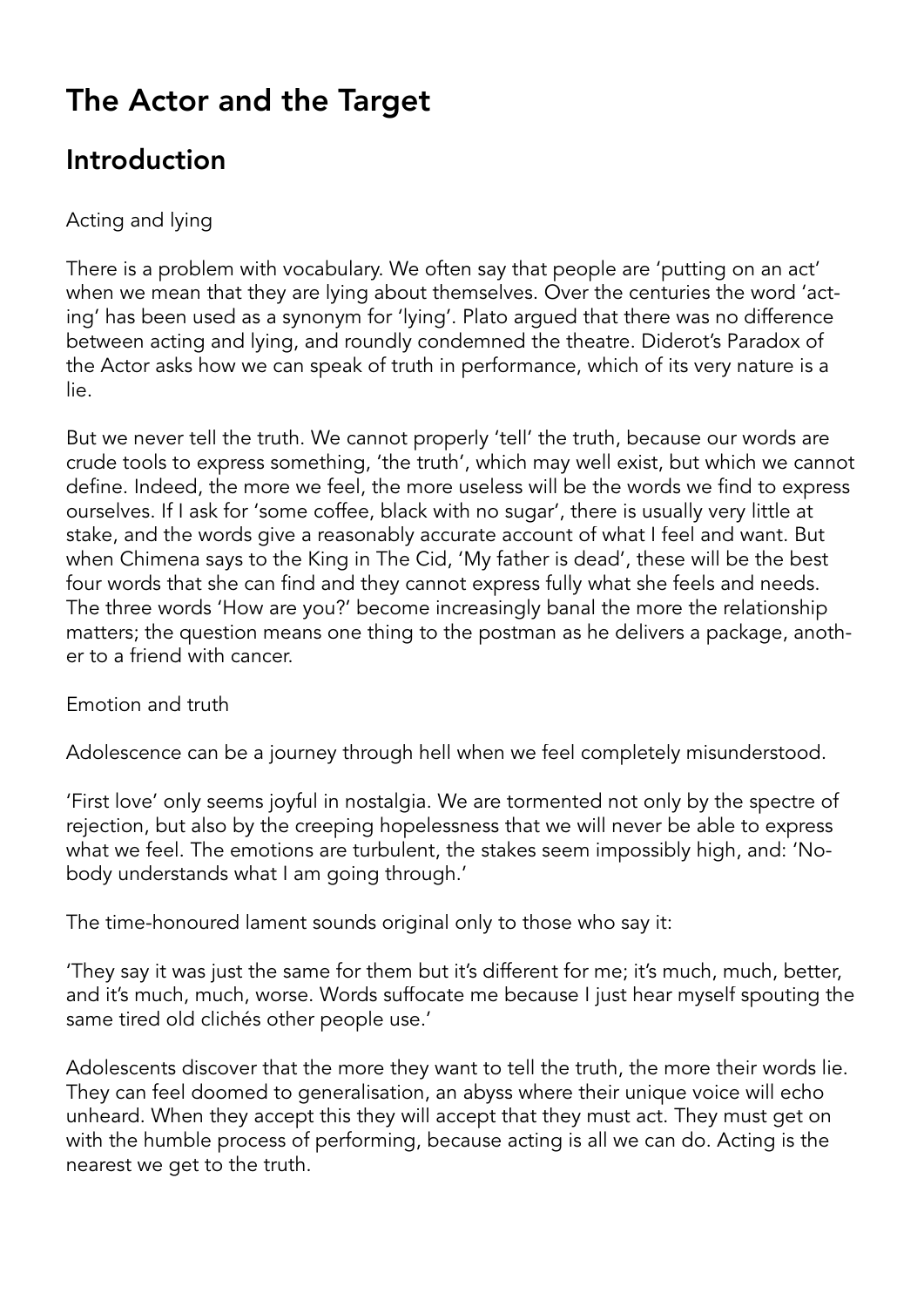### Introduction

There is always a gap between what we feel and our ability to express what we feel. The more we wish for the gap to be smaller, and the more we want to tell 'the truth', then the wider this perverse gap yawns. No three words are as inadequate as 'I love you'. We act constantly, not because we are purposely lying, but because we have no choice. Living well means acting well. Every moment in our lives is a tiny theatrical performance. Even our most intimate moments have a public of at least one: ourselves. I can never be truly alone if the other 'I' can see what I am doing. I can never purely 'be'.

We do not know who we are. But we know that we can act. We know that there is a greater or lesser quality to our performances as student, teacher, friend, daughter, father or lover. We are the people we act, but we have to act them well, and with a deepening sense of whether our performances are 'truthful' or not. But truthful to what? The real me inside? To others? Truthful to what I feel, want, ought to be? The question marks hang with the observation that the above and all the following are not necessarily true, but may prove useful.

#### Emotion and truth

Rather than claim that 'x' is a more talented actor than y, it is more accurate to say that 'x' is less blocked than 'y'. The talent is already pumping away, like the circulation of the blood. We just have to dissolve the clot. Removing things isn't always negative; what could be more positive than the surgeon teasing out the tumour? The surgeon can't make life; but he can try to stop life being stopped. Getting rid of things may be inspired: it is said that Michelangelo, when asked how he imagined the statue, replied that he just looked into the marble and chiselled away what shouldn't be there.

Whenever actors feel blocked the symptoms are remarkably similar, whatever the country, whatever the context. They feel sluggish and lost; occasionally, the actor starts to feel exposed, with a sense of being judged emanating from outside and within. Two aspects of this state seem particularly deadly: the first is that the more the actor tries to force, squeeze, and push out of this cul-de-sac, the worse 'it' seems to get, like a face squashed against glass. Second is the accompanying sense of isolation. The problem can be projected out, and 'it' becomes the 'fault' of script, or partner, or shoes. But two basic symptoms remain the same, namely paralysis and isolation — an inner locking and an outer locking. At worst this causes an immobility from eye to brain to heart to lung to lips to limbs, and an overwhelming sense of being alone, a creeping sense of being both responsible and powerless, unworthy and angry, too small, too big, too cautious, too, too, too . . . me.

When acting flows, it is alive, and this cannot be analysed; but problems in acting are connected to structure and control, and these can be usefully analysed.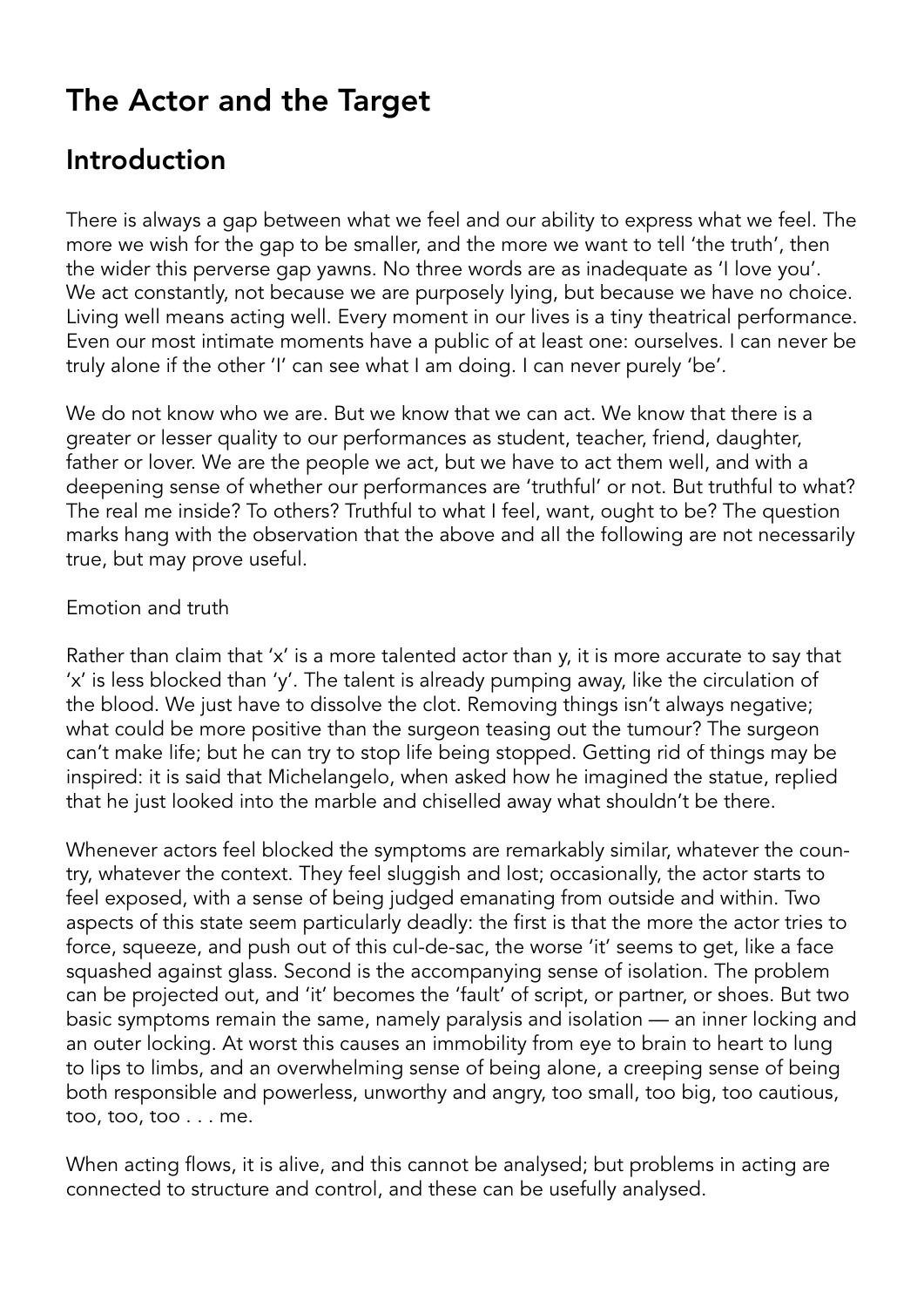### Introduction

### Other sources of block

Many different problems arise in rehearsal and performance that can damage acting. The room may be ill lit, badly ventilated, echoey or cold. More significantly, there may be a difficult atmosphere in the group, or a bad relationship with the director or writer. External problems over which the actor may have little control can also coagulate the work; but circumstantial difficulties will not be dealt with here.

When things go wrong I must distinguish between what I can change and what I cannot change. I also have to divide the problem into two parts: first, the part that comes from outside me, over which I may have little or no control, and secondly, the part which comes from inside me, over which I can learn to have increasing control. This book only addresses that second part of the actor's difficulties, the part that seems to come from within.

#### The senses

What actually is locked within is the actor's flow, the actor's inherent right to act well. This flow depends on two specific functions of the body: the senses and the imagination.

We are completely dependent on our senses. They are the first antennae that detect the outside world. We see, touch, taste, smell and hear that we are not alone. As tortures go, sense deprivation is theatrically weak but surprisingly efficient. When the stakes rise our senses become more acute. The interface between our bodies and the outside world becomes more sensitive and intense. We recall exactly the place where we heard astonishing news — no wonder that so many remember not only when but where they heard that President Kennedy had been shot. The world shifts and sharpens as the stakes rise, and each of the senses wakes — the smell of the whiskey at the funeral, or the taste of coffee in another bed. We will explore this further on page 139, with the mugger's knife.

Three remarks may help here: first, it is dangerous to take our senses for granted. Occasional meditations on blindness and other sensory loss are nearly as life-affirming as the regular contemplation of death. Secondly, the actor's senses will never absorb as much in performance as the character absorbs in the real situation. In other words the actor will never see the spectral dagger as acutely as Macbcth himself. Finally, this graceful acceptance of inevitable failure is an exhilarating release for the artist. That we will never get there is an excellent starting point; perfectionism is a vanity.

The actor needs to accept this dependence on the senses' limitations for the imagination to run free. The actor relies utterly on the senses; they are the first stage in our communication with the world. The imagination is the second.